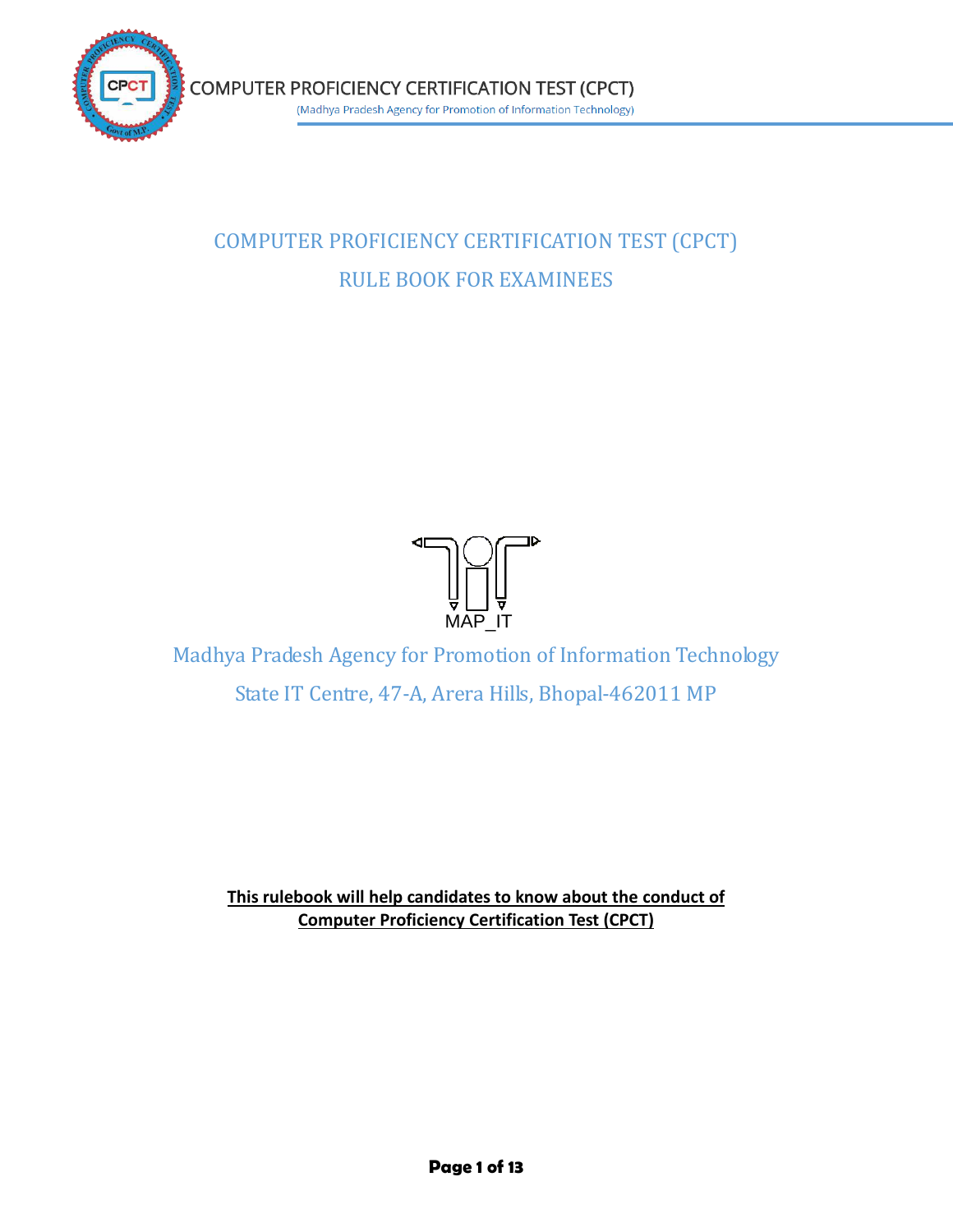

(Madhya Pradesh Agency for Promotion of Information Technology)

# **Table of Contents**

| 1.1  |                                                                 |
|------|-----------------------------------------------------------------|
| 1.2  |                                                                 |
| 1.3  |                                                                 |
| 1.4  | CPCT - A CERTIFICATION TO ASSESS COMPUTER AND ALLIED SKILLS:  4 |
| 1.5  |                                                                 |
|      |                                                                 |
| 2.1  |                                                                 |
| 2.2  |                                                                 |
| 2.3  |                                                                 |
| 2.4  |                                                                 |
|      |                                                                 |
| 3.1  |                                                                 |
| 3.2  |                                                                 |
| 3.3  |                                                                 |
| 3.4  |                                                                 |
| 3.5  |                                                                 |
| 3.6  |                                                                 |
| 3.7  |                                                                 |
| 3.8  |                                                                 |
| 3.9  |                                                                 |
| 3.10 |                                                                 |
| 3.11 | RULES FOR RE-EVALUATION/RE-TOTALING/VIEW YOUR ANSWERSHEET  10   |
|      |                                                                 |
| 4.1  |                                                                 |
| 4.2  |                                                                 |
| 4.3  |                                                                 |
| 4.4  | MAINTENANCE OF DISCIPLINE IN THE EXAMINATION HALL/ROOM /LAB  12 |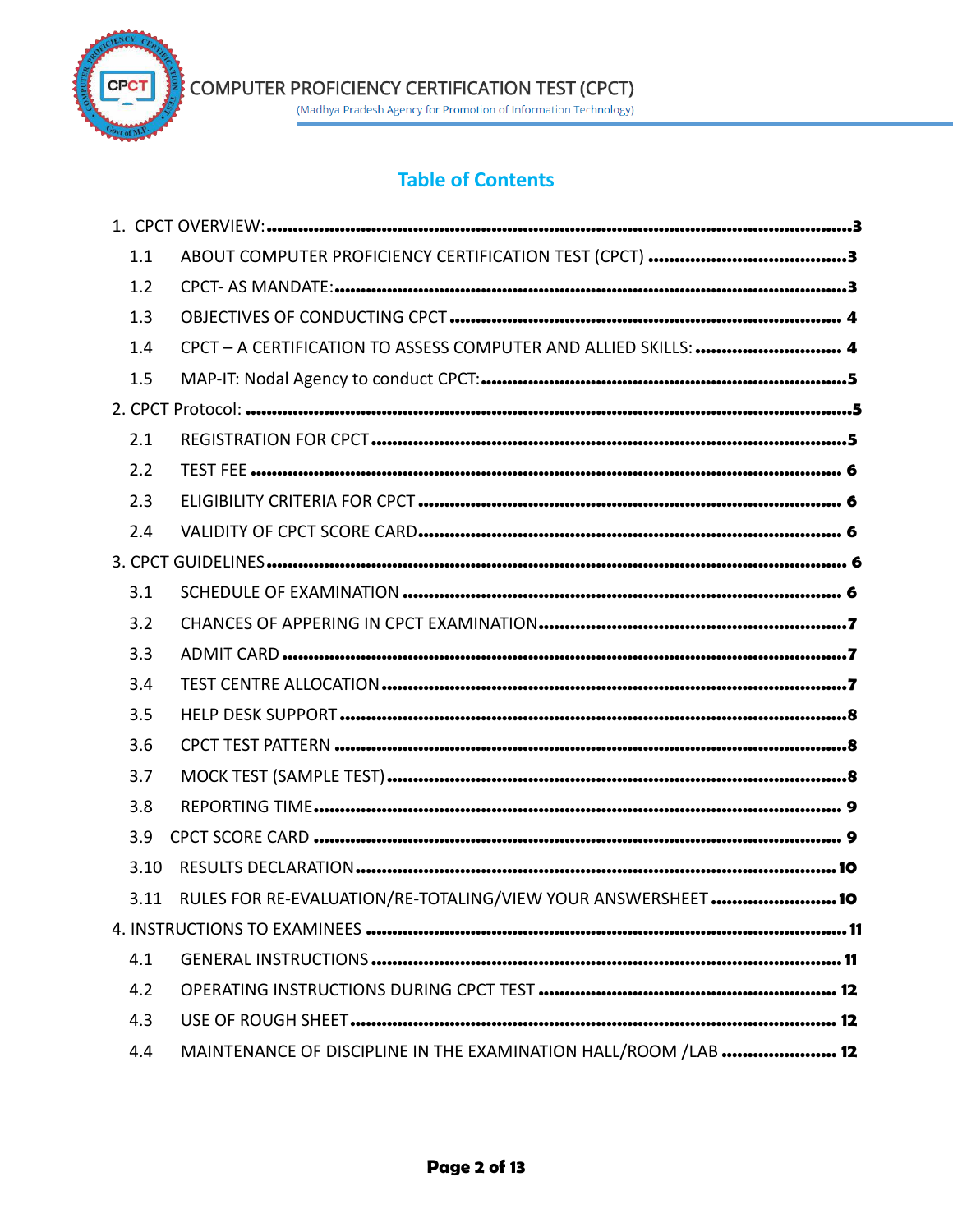

# **1. CPCT OVERVIEW:**

# **1.1 ABOUT COMPUTER PROFICIENCY CERTIFICATION TEST (CPCT)**

Computer literacy has created many opportunities, especially with the global advancement towards digitization. Acquiring working proficiency in computers is a smart move to increase your potential. Digital India envisages electronic services delivery as one of the most critical component and has put substantial efforts to promote Information Technology as a solution to improve performance of Government system.

Computer has also become essential equipment in various clerical/ office support positions in the departments, corporations, agencies under Government of MP or service delivery units for day to day working. Computers and digital recorders are consistently replacing old paper based system.

With the requirement of trending and essential skills, candidates are often assessed on the basis of computer training certificates provided by various agencies and sometimes through personal interviews. Many a times computer proficiency appeared in such certification process does not reflect in real time performance of human resources appointed. As of now, there are no fixed and widely accepted standards for computer proficiency and no such global/ national certification is available.

Government of MP has introduced Computer Proficiency Certification Test (CPCT) in the State to assess computer proficiencies including key board proficiency and other allied skills of the candidates applying for various Job viz., Clerical Grade-3/Office assistant/Data Entry operators etc., in various Government Departments and Agencies. It is also decided by state government that CPCT assessment will be done using Computer Based Test (CBT) methodology to ensure fair and transparent assessment of candidates.

#### **1.2 CPCT- AS MANDATE:**

Government of MP, by its order C  $3 - 15/2014/1/3$  dated 26 February 2015 has recognized Computer Proficiency & Certification Test (CPCT) as a mandatory eligibility criteria for various Jobs/positions viz., Clerical Grade-3/Office assistant/Data Entry operators etc., in various Government departments and agencies, where working knowledge of computers and typing skill are basic job requirements.

Candidates wishing to get employed in such government Jobs will be required to participate in the CPCT to get the score card. This score card will help recruiters to evaluate computer proficiencies and allied skills of a candidate. CPCT score card will be referred in recruitments for such positions in State Government, Corporations, Boards and all other agencies.

#### **Page 3 of 13**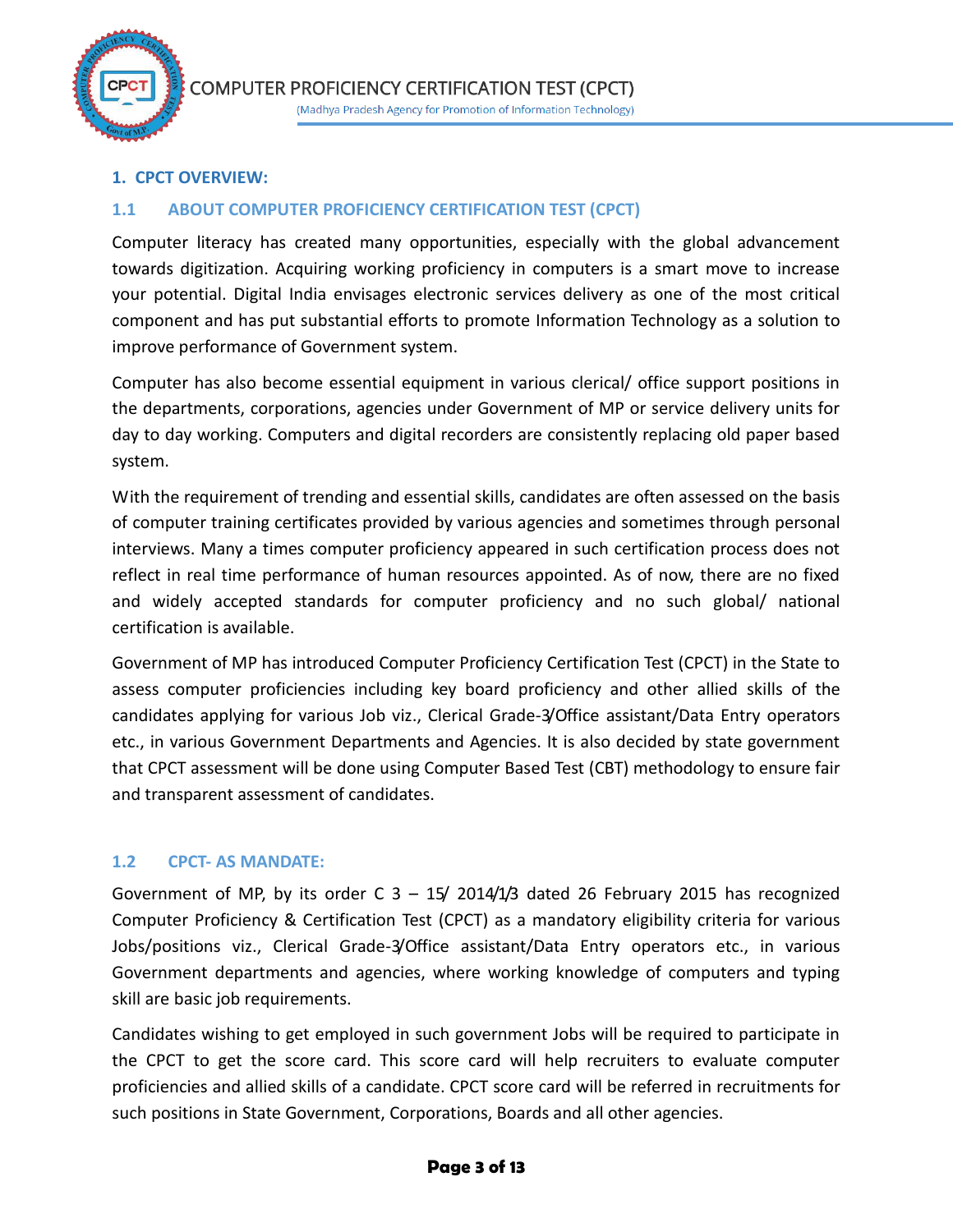

#### **1.3 OBJECTIVES OF CONDUCTING CPCT**

- 1. Setting-up a common uniform testing system for assessment of basic computer skills and typing proficiency.
- 2. Develop and sustain computer proficient talent pool; certified against acceptable standards for computer and key board proficiency.
- 3. To facilitate all the Govt. departments, Corporations, Boards, and all other agencies for their relevant human resource requirements at various levels.
- 4. To develop a transparent, fair, object oriented and scientifically designed system to asses' relevant capabilities of Candidate to refer during recruitments in various government departments, Corporations, Boards, and all other agencies.

# **1.4 CPCT – A CERTIFICATION TO ASSESS COMPUTER AND ALLIED SKILLS:**

CPCT is a Computer Based examination to assess the computer related competencies using **Multiple Choice Questions** (MCQ) and **Typing skill of English and Hindi:**

#### **MCQ on the following competencies**

- 1. Basic knowledge of Computer Operations
- 2. Familiarity with Computer Hardware and Software
- 3. Proficiency in general IT skills, such as Networking, Internet, Email etc.
- 4. Reading Comprehension Skills
- 5. Mathematical/ Reasoning Skills
- 6. General Awareness

#### **Typing Test for the following competencies**

- 1. Typing in English Language
- 2. Typing in Hindi(Unicode) language
	- a. Remington(Gail) Keyboard Layout
	- b. Inscript Keyboard Layout

**Disclaimer**: CPCT certification test is to assess and certify a candidate's relative proficiency in computer operations and typing skills that may be required to work efficiently in government set up. CPCT- is only; a pre-requisite, by its mandate, it neither verify applicant's educational qualification nor validate any other eligibility for a government job.

Certified Candidates would have to apply separately and fulfill the other required eligibility criteria for a particular position that a Government department / organization has invited application for. Government departments/organizations may ask for a higher scores/speed in any/all section(s), as per its job requirement and preferences.

#### **Page 4 of 13**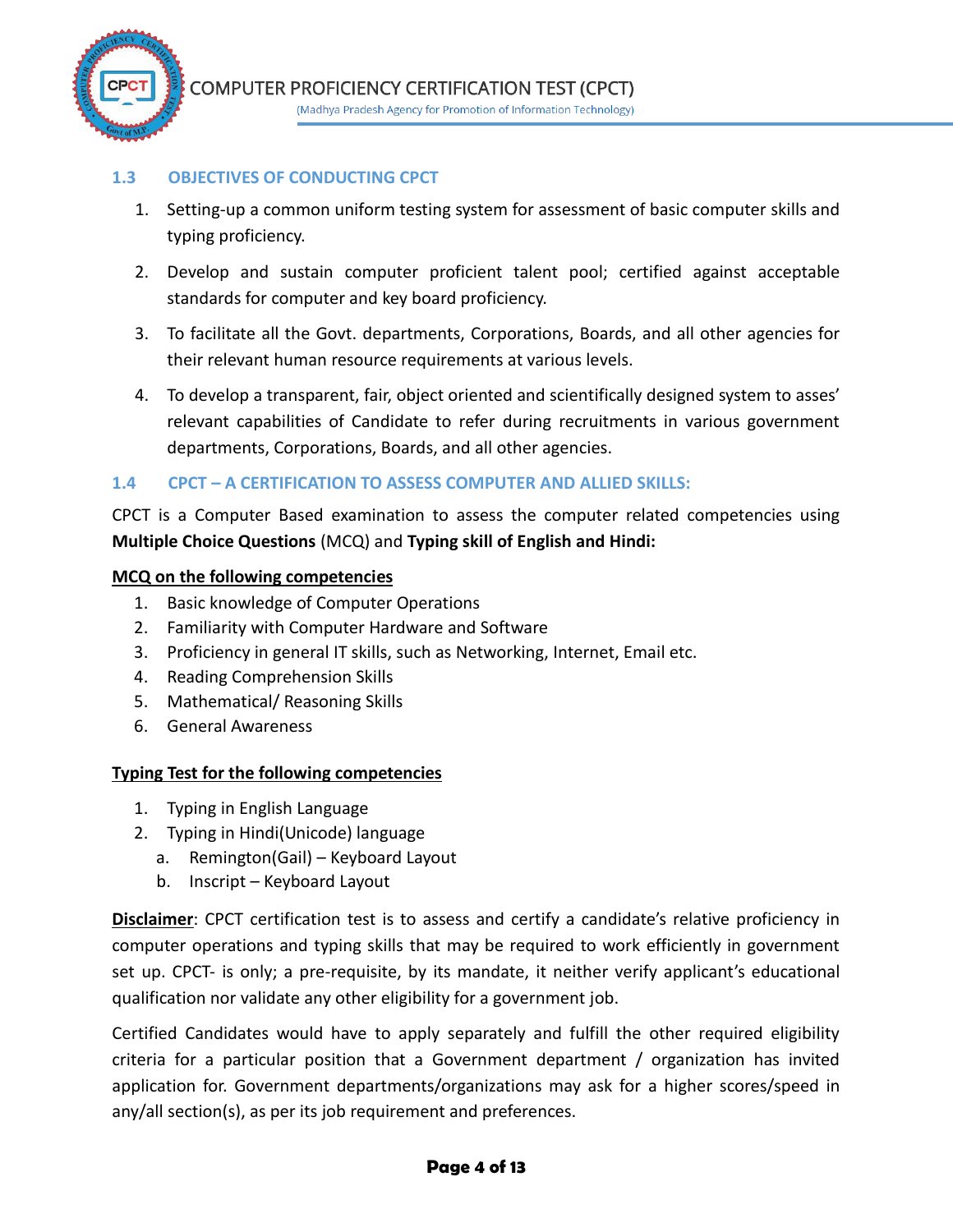

# **1.5 MAP-IT: Nodal Agency to conduct CPCT:**

Madhya Pradesh Agency for Promotion of Information Technology (MAP\_IT) is an autonomous society under Department of Science and Technology, Govt. of MP, promoted by Government of Madhya Pradesh to implement the State IT Policy. MAP\_IT also acts as an agency to serve as nodal agency to propel the growth of Information Technology (IT) and enabling e-Governance in government departments/agencies to deliver citizen services through electronic means.

MAP IT provides policy and Institutional framework, strategic and project consultancy, project implementation, technical and capacity building support to government departments/agencies for their e-Governance' and computerization efforts. MAP\_IT also, promote skill development and awareness in the IT sector, facilitate Human Resource Development in the field of IT within the Government and facilitate language localization support and policies for IT related projects.

MAP IT has been entrusted as Nodal Agency to conduct CPCT assessment by Madhya Pradesh Government vide its letter F 14-16/2012/56 dated 18 February 2015.

#### **2. CPCT Protocol:**

#### **2.1 REGISTRATION FOR CPCT**

The registration facility is available in both Hindi and English for the candidates. The candidate needs to register themselves on the CPCT Portal [\(www.cpct.mp.gov.in\)](http://www.cpct.mp.gov.in/) or MAP-IT portal [\(www.mapit.gov.in\)](http://www.mapit.gov.in/) for appearing in CPCT. The portal is browser independent and can be accessed through all commonly and currently used browsers and hand held devices too. The portal provides a dedicated section for candidate registration where candidates have to provide their basic details and declarations to register themselves. The candidates should refer to the user guide and read carefully all the instructions provided on application form for the related specification to be observed while filling up the desired information.

Candidate registration will also create profile of candidate on the portal, which will help them to Pay Exam fees, download Admit Card, Score Card etc. User Credentials i.e. login details of CPCT portal will be sent on registered Email ID and message will be sent to registered mobile number.

Any modification to the application will not be allowed once the exam fee is paid and the form is submitted successfully. After successful registration and payment, candidate will be allotted with the available test date at an available test center in one of the preferred city opted by the candidate. In case of non-availability of test dates, MAP\_IT would refund the fee paid by the candidate.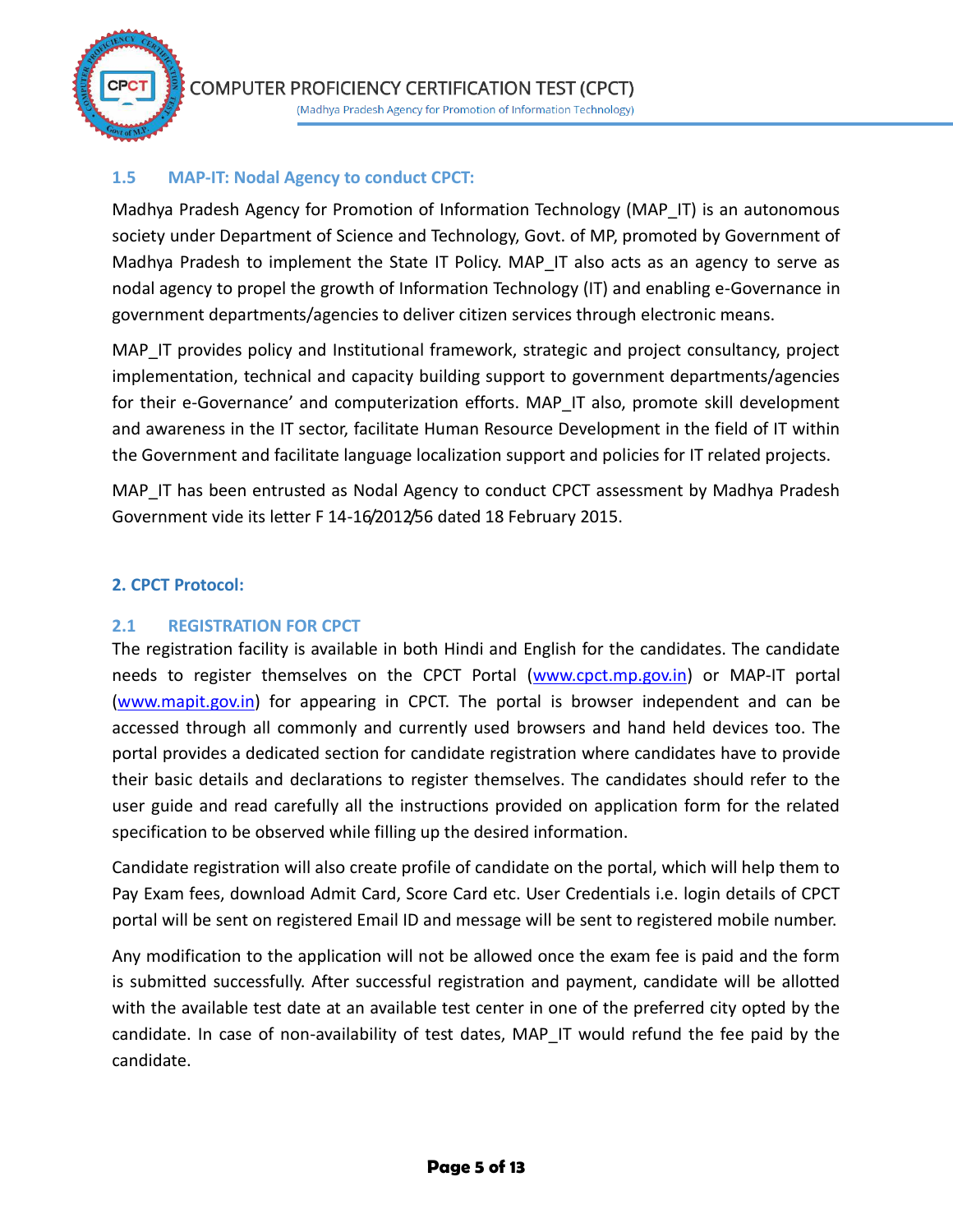

# **2.2 TEST FEE**

The CPCT test Fee for appearing on scheduled test date is **Rs. 660/-** (Rs. Six Hundred Sixty only). The scheduled date will be announced on CPCT Portal.

The test fee can be paid using following medium -

- 1) **Online payment -** Online Payment can be done using Net banking / Credit / Debit Cards through multiple gateways available on CPCT Portal. In such cases the payment gateway / net banking charges of respective bank/ payment gateway providers will be applicable and will be charged extra as per prevailing rates applicable at the time of registration.
- 2) **Cash payment Candidates can Pay in Cash** at all authorized MP-Online Kiosks by paying approved kiosk fee (refer CPCT portal) in addition to the prescribed test fee.

#### Note: The **fees once paid will not be refunded** in any circumstances.

Candidates are advised to pay the prescribed fees and approved facilitation charges only. In case of any clarification/ discrepancy observed in this regard, candidates shall approach CPCT Help Desk.

# **2.3 ELIGIBILITY CRITERIA FOR CPCT**

The minimum eligibility criteria to appear for CPCT

- 1) The candidate should have passed Higher Secondary.
- 2) The candidate should have completed 18 years as on the date of registration.

#### **2.4 VALIDITY OF CPCT SCORE CARD**

The **CPCT score card will be valid for 2 years** from the Exam Date.

#### **3. CPCT GUIDELINES**

#### **3.1 SCHEDULE OF EXAMINATION**

- 1. The scheduled test date(s) for CPCT shall be displayed on portal and the MAP\_IT would take efforts to give wide publicity at its level.
- 2. If the number of registrations exceeds to the available seats; CPCT may increase the number of Test days / slots.
- 3. Priority to appear in the test will be provided to candidate; not recently appeared for CPCT, if incase the registrations for a scheduled exam exceeds number of seats available.

Candidates applied for particular test will be informed in case of any changes with respect to scheduled date/time/any other critical information by Email / SMS.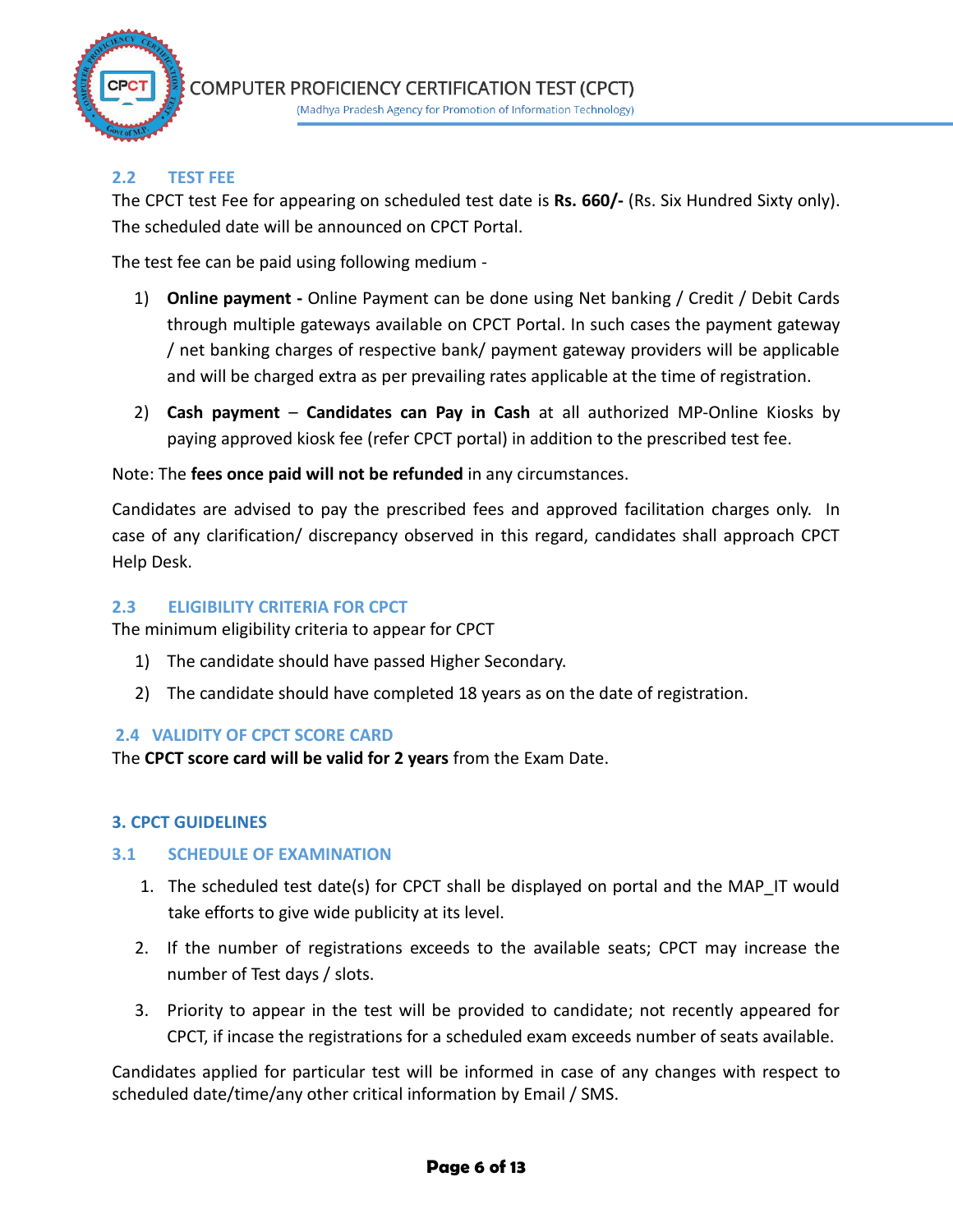

#### **3.2 CHANCES OF APPERING IN CPCT EXAMINATION**

- 1) An eligible Candidate can apply and appear for CPCT any number of times to improve his / her score / performance, if any.
- 2) If a Candidate is unable to attend the test after successful registration for whatsoever reason; such candidates can appear in the next exam. However, the candidate would have to reapply with fresh application and pay the required fees for the test.

#### **3.3 ADMIT CARD**

After successful payment the candidate will be scheduled for the next available test and the Admit Card for the same will be generated online. The Admit Card/ Hall Ticket will be available to the candidate at least 5 days prior to the scheduled exam and the candidate can download the Admit Card/ Hall Ticket from their login ID at CPCT portal using the provided user credentials. A print out of Admit Card/ Hall Ticket should be carried by the candidate to the allotted Test Center while appearing in the test.

The candidate should carry **an original photo ID card, preferably the Aadhaar card, displaying the same name as in the Admit card** along with the **Admit Card** on the day of Test.

#### **3.4 TEST CENTRE ALLOCATION**

The candidates will be provided with a facility for choosing 3 cities as per their choice of preferences to appear in the test. However, the final allocation shall be done on the basis of numbers of candidates registered for the test on a particular day and availability of seats and test center within the preferred city. In case unavailability of seat within the  $1<sup>st</sup>$  preferred city, the candidate will be allocated to the  $2^{nd}$  preferred city or if not  $3^{rd}$  preferred city and so on will be allotted for a given exam. The centres available would be displayed on CPCT Portal, currently CPCT test centres are available in the following cities:

- 1. Bhopal
- 2. Indore
- 3. Gwalior
- 4. Jabalpur
- 5. Ujjain
- 6. Rewa
- 7. Sagar
- 8. Satna

MAP IT would strive to have a CPCT centre in each District Headquarters' over the period of time; subject to the availability of required Infrastructure and sufficient number of candidates registered from such District Headquarters'.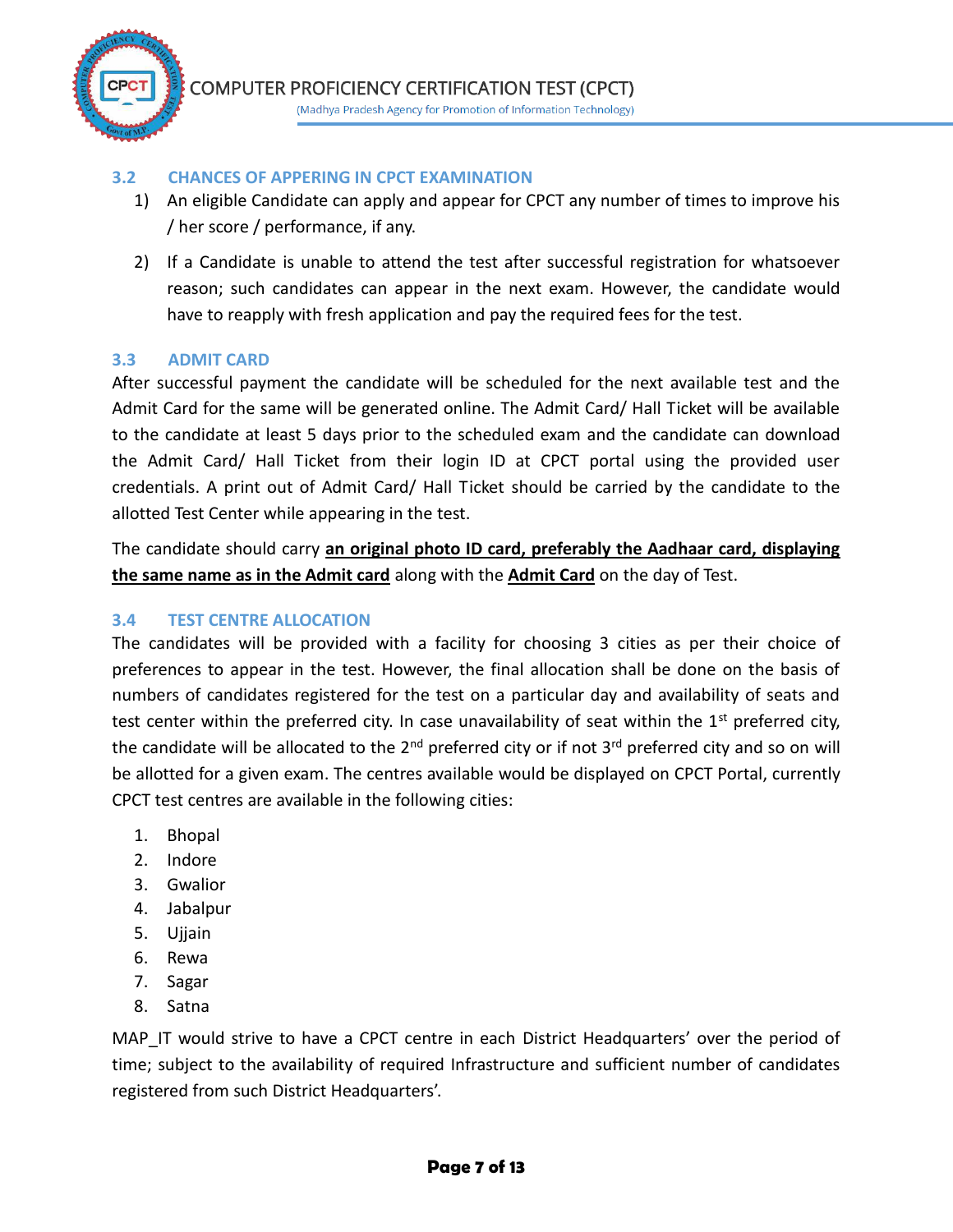

# **3.5 HELP DESK SUPPORT**

The Help Desk would be operational between 8.00 am to 11.00 pm on all weekdays (including Sundays) except as mentioned in the CPCT portal as holidays. If the CPCT is held on the day of Nationalized Bank holiday the Help desk would be operational. Help desk support by the executives would be provided in English and Hindi language. The query and complaint can be registered at helpdesk number or online from CPCT portal.

#### **3.6 CPCT TEST PATTERN**

The CPCT is assessed in two sections viz., Multiple Choice Questions (MCQ) and Typing test (English & Hindi). Both the sections are mandatory to attempt.

- **Multiple Choice Questions (MCQs)** This section will have 75 question from the syllabus that can be referred at CPCT Portal. All these question shall be attempted in 75 minutes.
- **Typing**  This section will have paragraph(s) to type in respective language
	- o *English Typing* This typing test will be available for 15 minutes. A mock test of 5 minutes will be provided prior to test. The score of Mock will not be included in the Score Card.
	- o *Hindi Typing* This typing test will be available for 15 minutes. A mock test of 10 minutes will be provided prior to test. The score of Mock will not be included in the Score Card.

Total duration of Test including both section would be 150 Minutes (including 15 minutes of change over time). The MCQ Test paper will be available both in Hindi and English languages. Candidate can choose his/her preference at the start of test. There will be no negative marking in the Test.

# **3.7 MOCK TEST (SAMPLE TEST)**

Mock Test facility is made available on CPCT portal to familiarize candidates with the test pattern, screen interfaces, typing test interface, etc. This will also enable candidates to practice for typing test.

The purpose of mock test is only to provide an opportunity to the candidate to make him/ herself familiar with actual Test interface. The pattern of Mock Test interface on the portal is just for the familiarity to the candidates with the interface available at test centers. The real test interface could be different.

Mock Test does not guarantee the score card for CPCT. The candidates can download a Unicode compliant utility for practicing and preparing for CPCT. In CPCT test solution, for Hindi typing Remington (GAIL) or Inscript keyboard on Unicode will be provided for typing.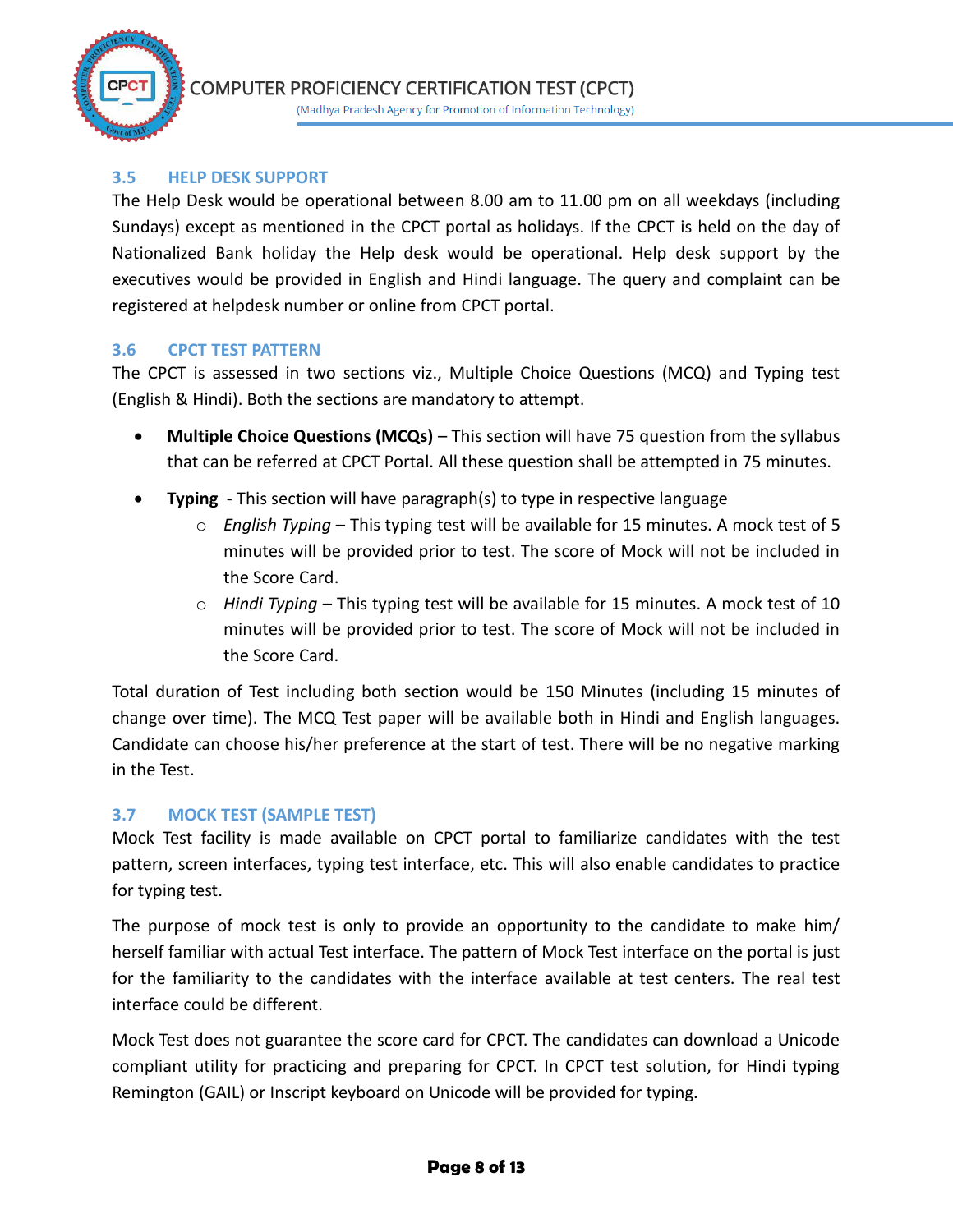

# **3.8 REPORTING TIME**

Candidates are required to report at the respective test center at least 90 (ninety) minutes before the time specified for the commencement of test. In their own interest, candidate should ensure to reach the test center in time to avoid losing the allotted test duration of 130 minutes. **No candidate shall be allowed to enter the test centre after commencement of exam.**

No candidate shall be permitted to leave the test terminal until 150 minutes of the commencement of examination. The candidates will be allowed to leave the assessment terminal only after the allocated time is completed unless instructed.

#### **3.9 CPCT SCORE CARD**

1) The minimum passing score for CPCT is 50%.

|                                              | <b>MCQ</b> | <b>English Typing</b> | <b>Hindi Typing</b> |
|----------------------------------------------|------------|-----------------------|---------------------|
| <b>Minimum Passing Score for each module</b> | 38 Marks   | 30 NWPM               | 20 NWPM             |

2) The typing speed of the candidate will be assessed in Net Words per Minute (NWPM) which is scaled to an equivalent score percentage for the certification purpose (the scaled chart will be provided with score card).

| <b>English</b>      |                     |  |  |  |
|---------------------|---------------------|--|--|--|
| <b>Typing Speed</b> | <b>Scaled Score</b> |  |  |  |
| $30 - 40$ NWPM      | 50.00 %             |  |  |  |
| $41 - 50$ NWPM      | 60.00%              |  |  |  |
| $51 - 60$ NWPM      | 70.00 %             |  |  |  |
| 61-70 NWPM          | 80.00%              |  |  |  |
| 71 - 80 NWPM        | 90.00 %             |  |  |  |
| $>= 81$ NWPM        | 100.00 %            |  |  |  |

| <b>English</b>                             |         | Hindi - Unicode     |                     |  |
|--------------------------------------------|---------|---------------------|---------------------|--|
| <b>Scaled Score</b><br><b>Typing Speed</b> |         | <b>Typing Speed</b> | <b>Scaled Score</b> |  |
| 30 - 40 NWPM                               | 50.00 % | $20 - 25$ NWPM      | 50.00%              |  |
| 41 – 50 NWPM                               | 60.00 % | $26 - 30$ NWPM      | 60.00%              |  |
| 51-60 NWPM                                 | 70.00 % | $31 - 35$ NWPM      | 70.00%              |  |
| 61-70 NWPM                                 | 80.00 % | $36 - 40$ NWPM      | 80.00 %             |  |
| 71-80 NWPM                                 | 90.00 % | 41-50 NWPM          | 90.00%              |  |
| $>= 81$ NWPM                               | 100.00% | $>= 51$ NWPM        | 100.00%             |  |

- 3) Though it is mandatory for a candidate to attempt both Hindi and English typing test, the score card will record scores for Computer proficiency and for each typing test separately. The candidate will be declared as 'CPCT Qualified' for the skill where he/ she has secured 50 % marks/score and above.
- 4) The Candidates will be certified as 'Not Qualified' in respective sections where the scores would be less than 50% marks/score.
- 5) On the basis of CPCT Score Card, Candidate will be eligible to apply for Job/interview as per the Skill Suitability Matrix only if he/she is qualified in Computer proficiency and then qualified in typing skill(s) shall be considered as per job requirements.
- 6) Based on the performance, the candidate will be certified as 'CPCT Qualified' as per the Skill Suitability Matrix.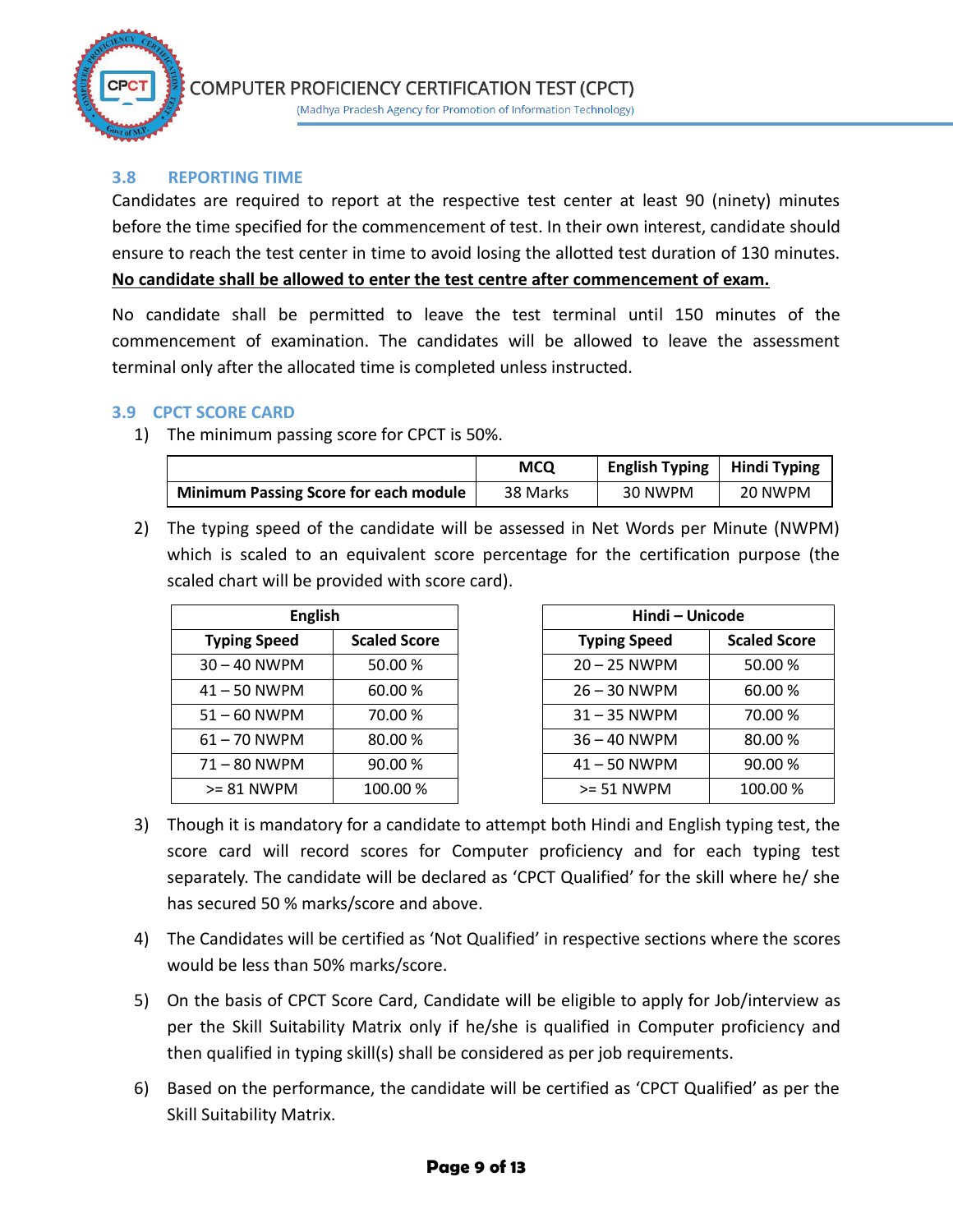

(Madhya Pradesh Agency for Promotion of Information Technology)

#### **Skill Suitability Matrix**

|                                                      | <b>Qualification(s) Essential</b> |                       |                     |  |
|------------------------------------------------------|-----------------------------------|-----------------------|---------------------|--|
| <b>Job Priorities</b>                                | Section 1                         | <b>Section 2</b>      |                     |  |
|                                                      | <b>Computer Proficiency</b>       | <b>English Typing</b> | <b>Hindi Typing</b> |  |
| <b>Computer Proficiency</b>                          |                                   |                       |                     |  |
| Computer Proficiency + Hindi Typing                  |                                   | ×                     |                     |  |
| Computer Proficiency + English Typing                |                                   |                       |                     |  |
| Computer Proficiency + English Typing + Hindi Typing |                                   |                       |                     |  |

- 7) For each CPCT exam the Candidate will be awarded with a score card.
	- a. As per clause 3.2 of rule book, candidate can appear for CPCT any number of times and the appeared candidate shall be awarded score card for each appeared CPCT.
	- b. Candidate can use the highest scored; score card for departmental reference.
	- c. Government Department/Agencies/Corporations shall accept a single CPCT score card to assess and validate the computer proficiency and typing skills of any such candidate.
	- d. Multiple score cards of single candidate cannot be considered in any circumstances.

#### **3.10 RESULTS DECLARATION**

- 1. The score card will be published, once all the objections received; are validated by the Objection Handling Committee.
- 2. The score card will capture total marks scored in MCQ and net typing speed for both Hindi and English Language. The test results in the final score card will be made available at user account on CPCT portal [www.cpct.mp.gov.in.](http://www.cpct.mp.gov.in/)

#### **3.11 RULES TO VIEW/CHECK YOUR ANSWERSHEET**

- 1. A Candidate who has appeared at any CPCT examination may apply for verification of marks in any particular section or for both the sections. The verification will be restricted to the viewing of candidate's responses captured during the CPCT and the marks have been transferred correctly on the score card. No revaluation/retotaling of any of the section(s) shall be done.
- 2. Such an application must be made by the candidate within 2 weeks from the date of the declaration of results.
- 3. All such applications must be accompanied by payment of fee on the CPCT Portal i.e. **Rs. 100/- (One Hundred Only)** per request.
- 4. Candidate will be allowed only once, to make such an application.

#### **Page 10 of 13**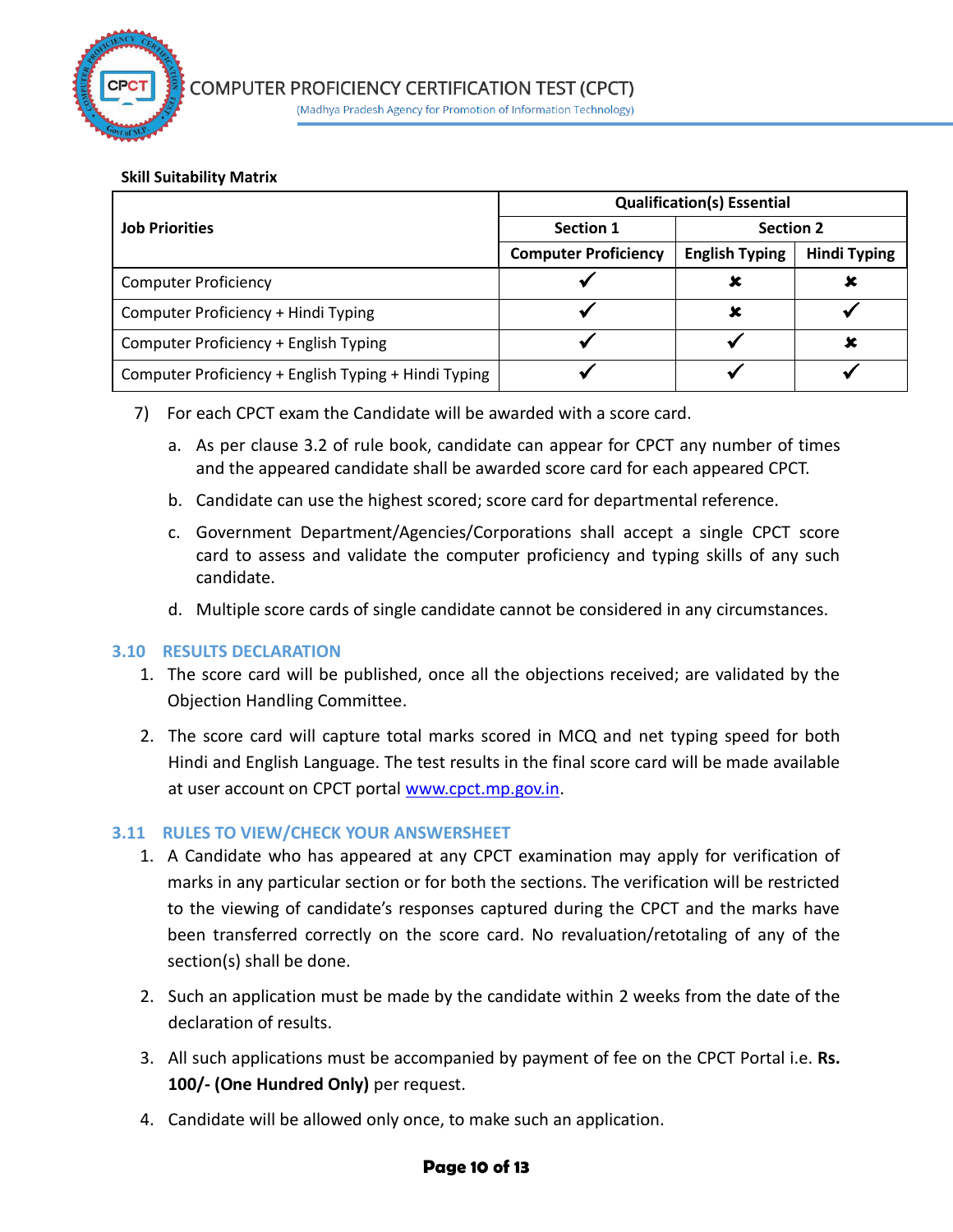

- 5. No candidate shall claim, or be entitled to revaluation/retotaling of his/her answers or disclosure or inspection of the answer book(s) or other documents.
- 6. The candidate is limited to one time viewing of his/her attempted option or typed content, the display of answer sheet/ response report will be available only for 24 Hours after processing of the request received i.e. after 2 working days from the date of payment and intimation for the same will be communicated on the candidates registered Email / SMS.
- 7. MAP IT will not be responsible for any loss or damage or any inconvenience caused to the candidate, consequent on delay in communications for reasons beyond control.

#### **4. INSTRUCTIONS TO EXAMINEES**

#### **4.1 GENERAL INSTRUCTIONS**

- 1. The Candidates are **NOT ALLOWED** inside the examination hall with their personal belongings such as Mobile phones or any other electronic gadgets such as watches, calculators etc. There is no facility for safekeeping your personal belongings at the test hall/center. Management will not be responsible for any loss or safety of any item(s).
- 2. Only Admit Card & Photo ID Card will be allowed inside the test hall.
- 3. Candidates should carry **(i) Admit Card; and (ii) Original Identity Card** while entering to the test Center for establishing their identity and securing admission to the test; failing which they will not be allowed to enter the Examination Hall.
- 4. The question papers will be displayed on the computer Screen both in English and Hindi languages. In case of any doubt or discrepancy in Hindi language, the English version of the questions shall prevail.
- 5. The test observer/invigilator is authorized to expel a candidate from the test Hall/Room if in his/her opinion, the candidate has resorted to unfair means for the purpose of answering the questions or behaved in a disorderly manner in and around the test Hall or obstructed the observer or invigilating staff in carrying out his/her duties or attempted to offer illegal gratification or attempted to apply undue influence or threatened or blackmail any person connected with conduct of examination or attempted to copy examination questions and/ or examination responses (in any format) from the test Centre, etc. The decision of the Observer is final and binding on candidates.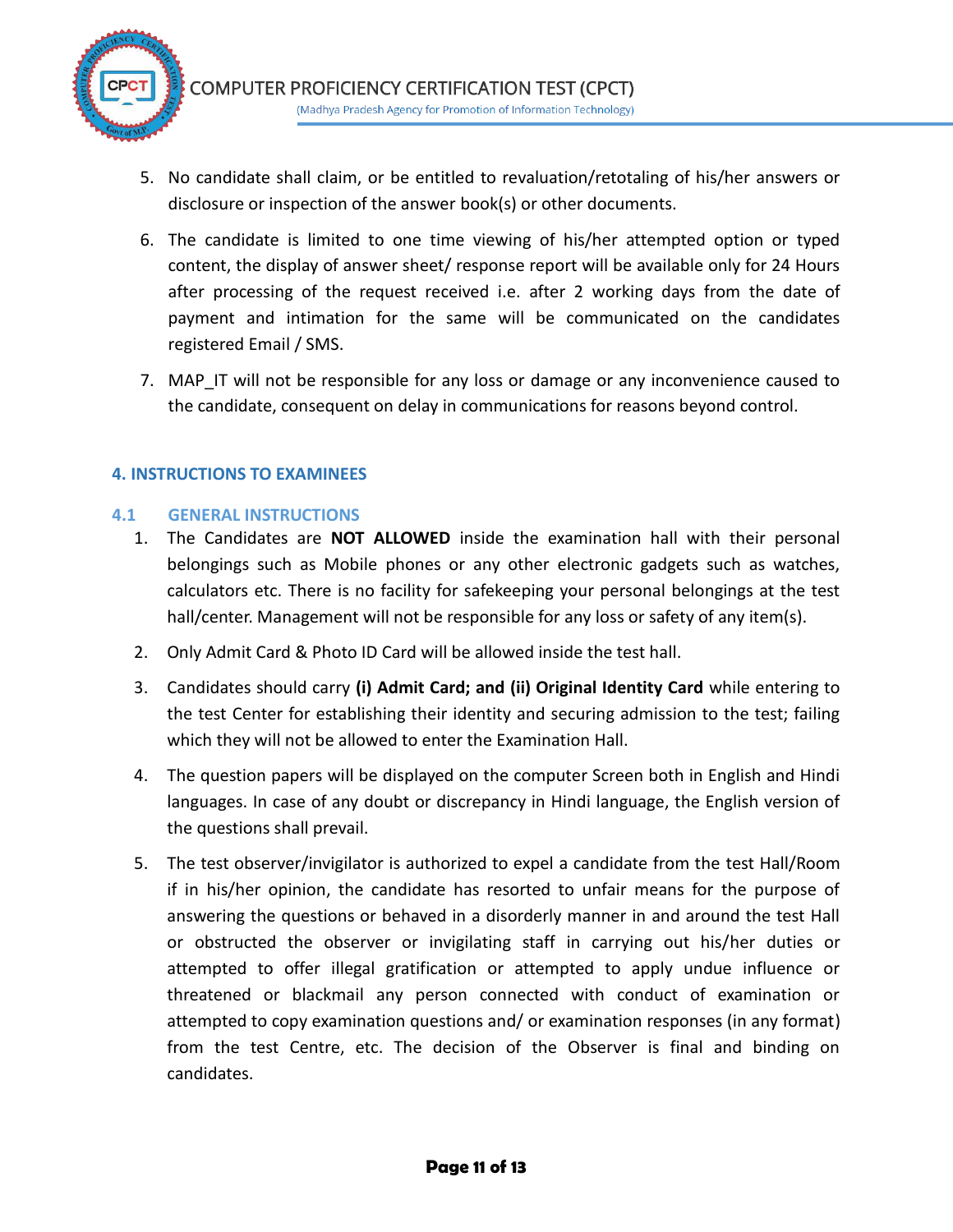

#### **4.2 OPERATING INSTRUCTIONS DURING CPCT TEST**

- 1. The Instructions will appear on the screen once a candidate's login for the test. The candidates will be given time to read the instructions before commencement of test.
- 2. Refer to all the other instructions available on CPCT Portal.

#### **4.3 USE OF ROUGH SHEET**

- 1. Rough Sheet will be provided to candidates for rough work, calculations, etc. during the test. Candidates are required to mention their Name, Application Number, Registration Number, Test Date and Batch Time on the Rough Sheet.
- 2. Rough Sheet needs to be returned to the Invigilator before leaving test Hall/Room/Lab. The candidate shall not be permitted to carry the rough sheets used/unused while candidate leaves the Examination Hall/Room/Lab.

#### **4.4 MAINTENANCE OF DISCIPLINE IN THE EXAMINATION HALL/ROOM /LAB**

Candidates should strictly follow the various written/ verbal instructions and maintain discipline in the test Hall/ Room/ Lab. Candidates should not:

- 1. Attempt to take the examination on behalf of someone else, i.e. Impersonation;
- 2. Give or receive assistance of any kind during the examination or communicating in any manner with other candidates or with outsiders.
- 3. Tamper / attempt to tamper with computer system or posing hindrance in the smooth conduct of the examination.
- 4. Candidate cannot leave the examination center without the permission of invigilator.
- 5. Use prohibited aids or carrying banned items in the test premises/room/hall/lab, etc. such as mobile phones, I-pad, palmtop, books, study material, printed or handwritten paper, blank pieces of paper, electronic diaries, calculators, watch alarms, listening devices and recording or photographic devices etc. will lead to the disciplinary action against the erring candidates.
- 6. Attempt to copy examination questions and /or examination responses (in any format) from the fellow student/ examination centre.
- 7. The Observer/Invigilator is fully authorized to expel a candidate from the examination centre for any misconduct by the candidates.
- 8. Infringement of any of these instructions may render the candidates liable for disciplinary action which could lead to cancellation of result of the test.